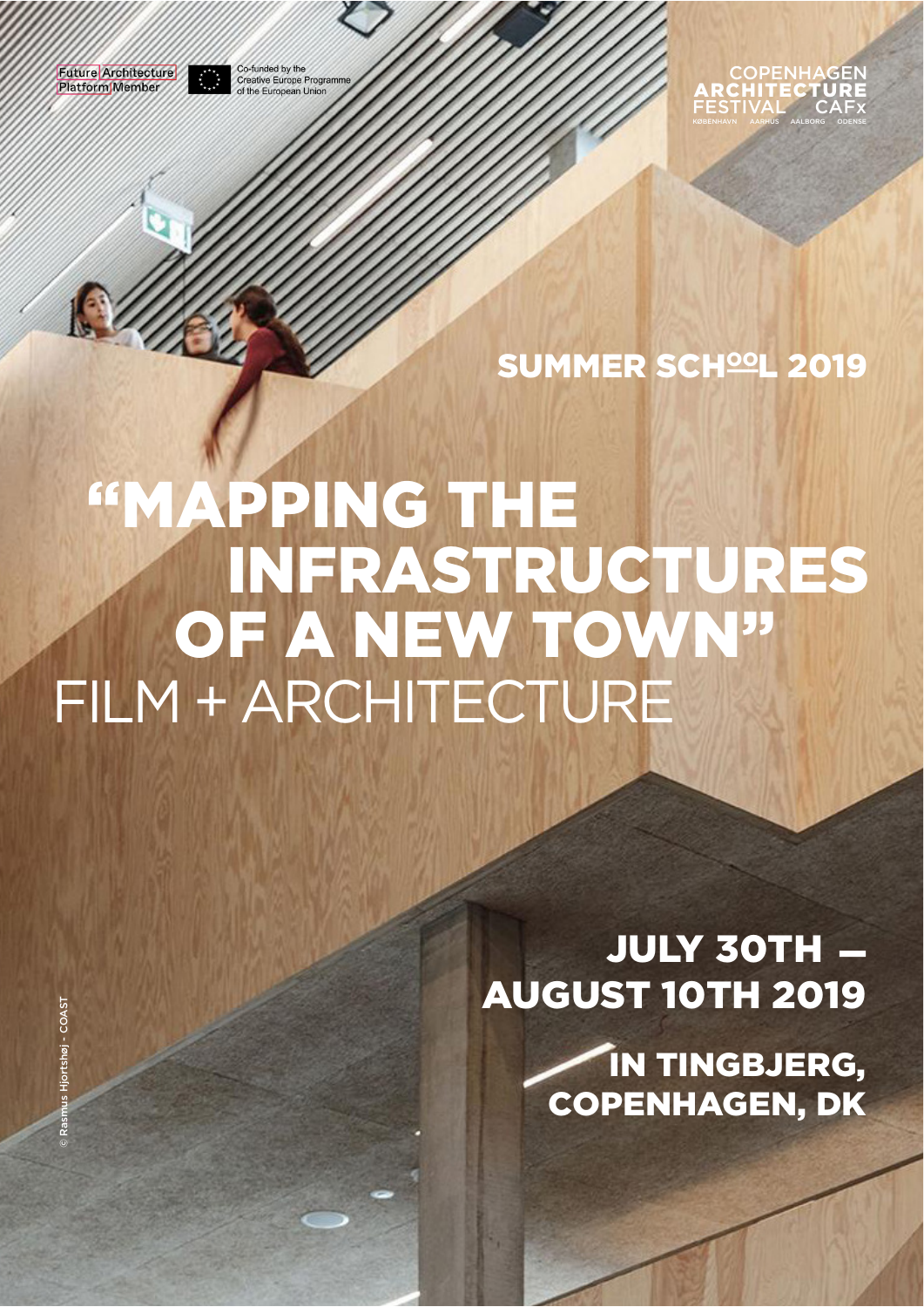### TUESDAY, JULY 30

| $9.00 - 10.00$ | Introduction to the CAFx Summer School program<br>at Tingbjerg Forum<br>Midtfløjene 16, 2700 Brønshøj<br>by Susanne Eeg               |
|----------------|---------------------------------------------------------------------------------------------------------------------------------------|
| 10.00 - 11.00  | Tour of Tingbjerg<br>by Lars Egedal Henriksson                                                                                        |
| 11.00 - 12.00  | Lecture on Tingbjerg<br>at Tingbjerg Forum<br>by Lars Egedal Henriksson                                                               |
| 12.00 - 14.00  | Lunch<br>You can bring a packed lunch, or choose to shop in the local supermarket or<br>one of the few take away places in Tingbjerg. |
| 14.00 - 15.00  | Lecture on affordable housing history<br>by Dubravka Sekulic                                                                          |
| 15.00 - 16.00  | Presentations of mapping assignment in groups<br>by Dubravka Sekulic and Susanne Eeg                                                  |
| 16.00 - 17.00  | Lecture on BINA, New Belgrade housing and infrastructure<br>by Jelica Jovanovíc and Ruzica Saric                                      |
|                |                                                                                                                                       |

#### WEDNESDAY, JULY 31

- Lecture on infrastructure and mapping at Råhuset, Onkel Dannys Plads 7, 1711 Copenhagen *by Nikola Gjorgjievski* 9.00 - 10.00
- Lecture on a mapping practice at Råhuset, Onkel Dannys Plads 7, 1711 Copenhagen *by Janneke Derksen* 10.00 - 11.00
- Mapping workshop *with the Global Urban Studies, Copenhagen University*  (remember to bring a lunch or find something in the area) 11.00 - 18.00
- Movie + pizza night *with the Global Urban Studies, Copenhagen University* 18.00 - 21.00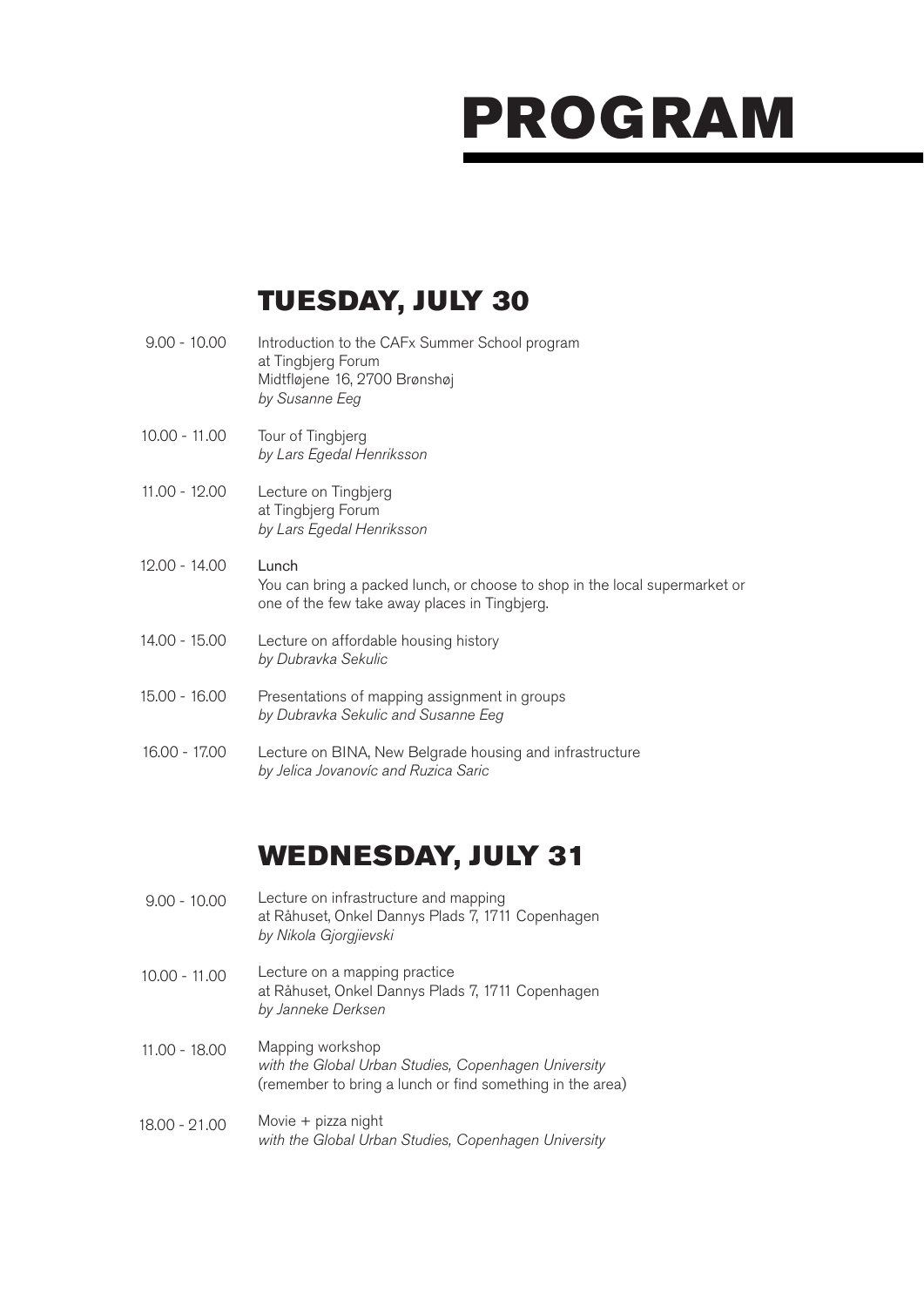### THURSDAY, AUGUST 1

Mapping workshop at Tingbjerg Kirke, Langhusvej 1, 2700 Brønshøj *with the Global Urban Studies, Copenhagen University*  (remember to bring a lunch or find something in the area) 9.00 - 18.00

#### FRIDAY, AUGUST 2

- Film Assignment & Concept Development at Tingbierg Forum Midtfløjene 16, 2700 Brønshøj *by Susanne Eeg* 9.00 - 12.00
- Lecture at Copenhagen University *by Jesper Pagh* (this is an offer from the Global Urban Studies) 13.00 - 14.00
- Lecture on storytelling and practice at Tingbjerg Forum Midtfløjene 16, 2700 Brønshøj *by Martina Freitagová* 16.00 - 17.00
- Lecture on spaces in filmmaking at Tingbjerg Forum Midtfløjene 16, 2700 Brønshøj *by Heidrun Holzfeind* 17.00 - 18.00

## SATURDAY, AUGUST 3

Introduction to editing at Tingbjerg Forum Midtfløjene 16, 2700 Brønshøj *by Susanne Eeg* Inspirational films & group tutorials *with Susanne Eeg, Martina Freitagová & Heidrun Holzfeind* Lunch Lecture at Copenhagen University *by David Pinder* (this is an offer from the Global Urban Studies) Presentations of film concepts *with Susanne Eeg, Martina Freitagová & Heidrun Holzfeind* 9.00 - 10.00 10.00 - 12.00 12.00 - 13.00 13.00 - 14.00 16.00 - 18.00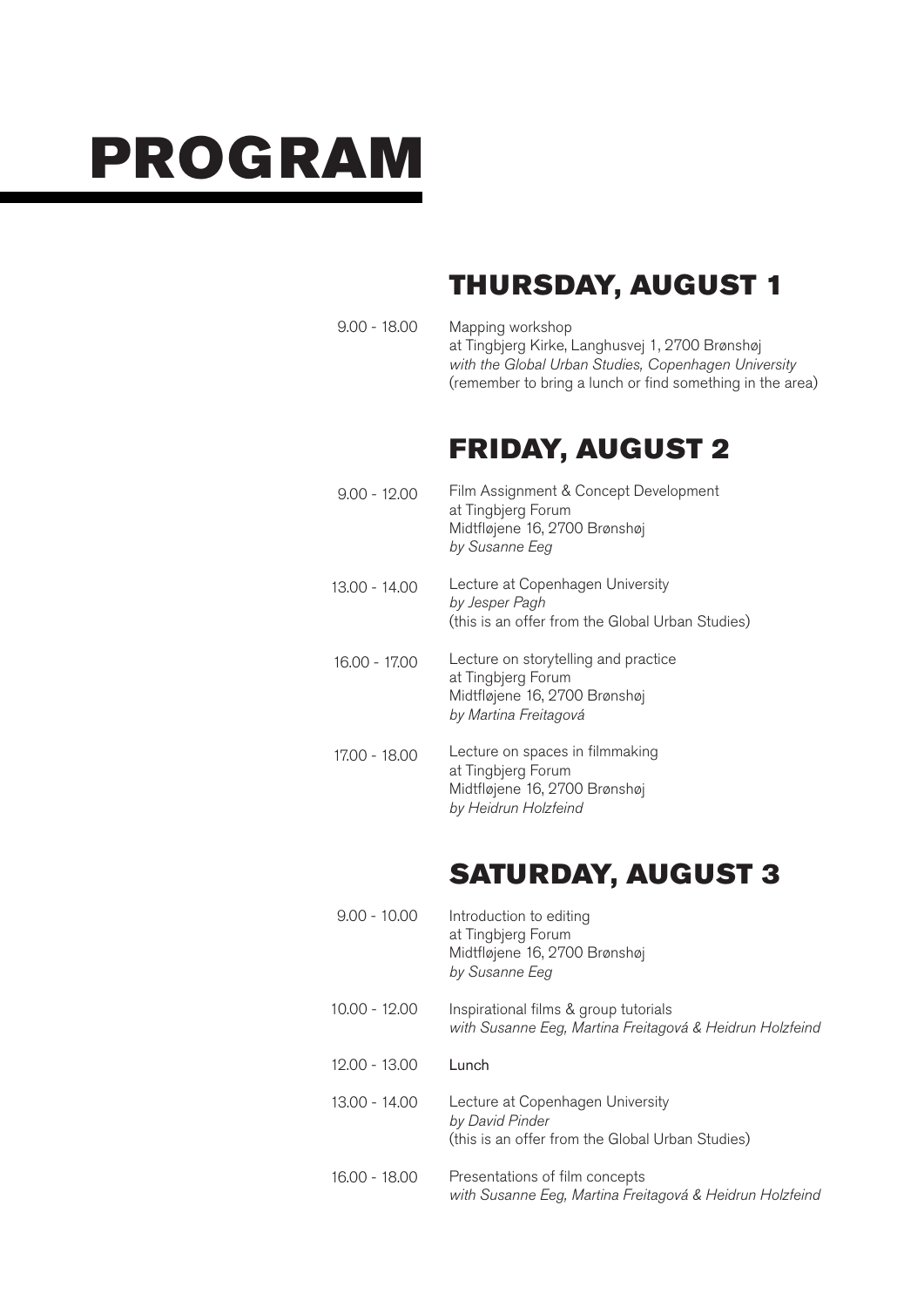### SUNDAY, AUGUST 4

Filming in Tingbjerg all day!

- **Tutorials** *by Heidrun Holzfeind & Susanne Eeg*  10.00 - 11.00
- **Tutorials** *by Heidrun Holzfeind & Susanne Eeg*  14.00 - 15.00

### MONDAY, AUGUST 5

Editing in Tingbjerg all day!

- **Tutorials** *by Heidrun Holzfeind & Susanne Eeg*  10.00 - 11.00
- Lunch 12.00 - 13.00
- **Tutorials** *by Heidrun Holzfeind & Susanne Eeg*  14.00 - 15.00

#### TUESDAY, AUGUST 6

- Rough cuts! at Tingbjerg Forum Midtfløjene 16, 2700 Brønshøj *by Heidrun Holzfeind, Pernille Bärnheim & Susanne Eeg* 9.00 - 12.00
- Lunch 12.00 - 13.00
- Tutorials *by Pernille Bärnheim & Susanne Eeg* 14.00 - 15.00

#### WEDNESDAY, AUGUST 7

Editing in Tingbjerg all day!

- **Tutorials** *by* Pernille Bärnheim *& Susanne Eeg*  10.00 - 11.00
- **Tutorials** *by* Pernille Bärnheim *& Susanne Eeg*  14.00 - 15.00